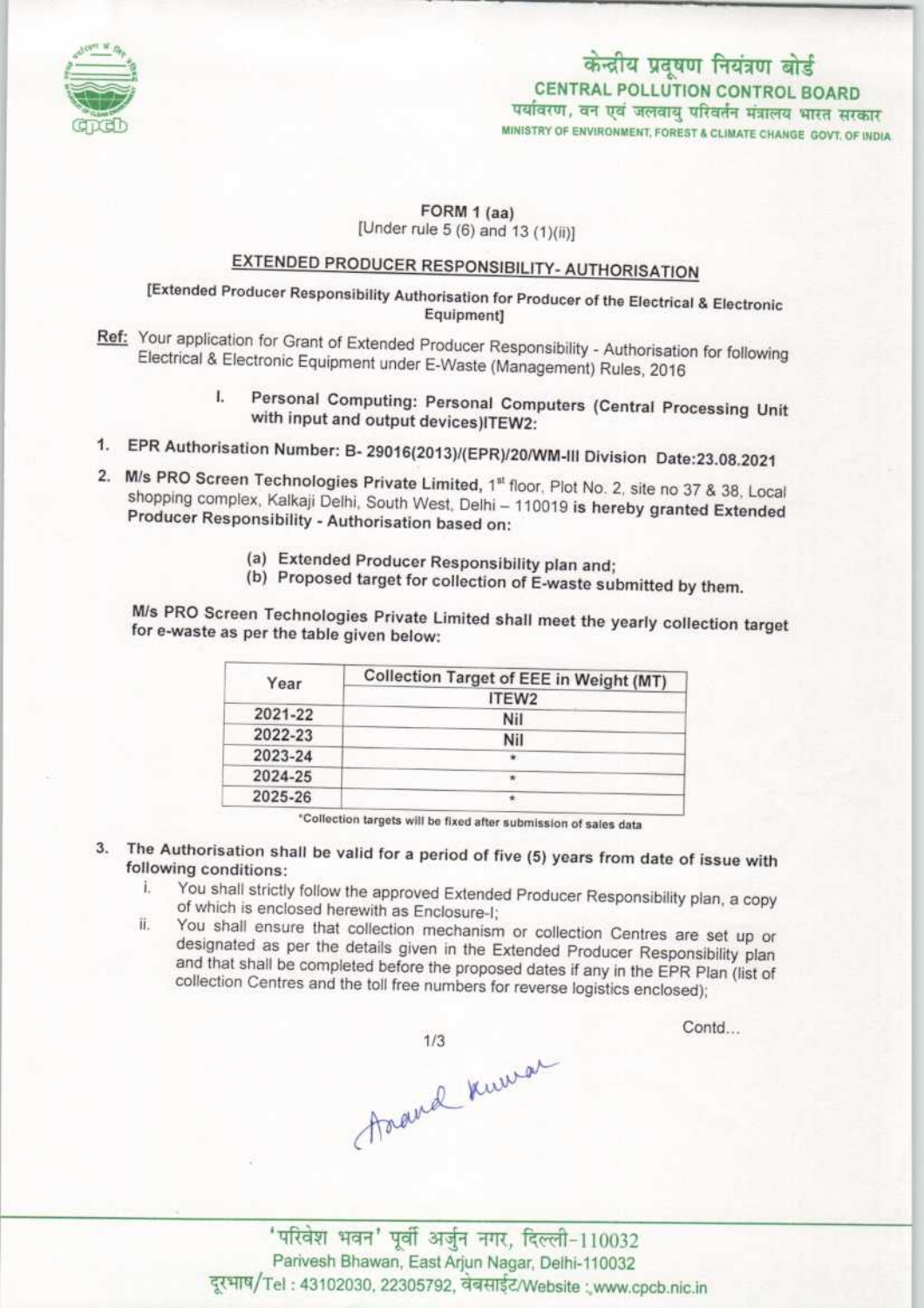

From pre page...

- iii. You shall ensure that all the collected e-waste is channelized to your dismantler/recycler Horizon Recycling Pvt. Ltd. Khasra No 35, Vill Kumarhera, Green Land Industrial Complex, 7km, Dehradun Road, Saharanpur-247001 U, P. and record shall be maintained at dismantler/recycler and at your end.
- iv. You shall maintain records, in Form-2 of these Rules, of e-waste and make such records available for scrutiny by Central Pollution Control Board;
- v. You shall file annual returns in Form-3 to the Central Pollution Control Board on or before 30th day of June following the financial year to which that returns relates.

#### vl. General Terms & Conditions of the Authorisation:

- a.The authorisation shall comply with provisions of the Environment (Protection) Act. 1986 and the E-waste (Management) Rules,2016 made there under;
- b. The authorisation or its renewal shall be produced for inspection at the request of an officer authorised by the Central Pollution Control Board;
- c.Any change in the approved Extended Producer Responsibility plan should be informed to Central Pollution Control Board within 15 days on which decision shall be communicated by Central Pollution Control Board within sixty days;
- d. It is the duty of the authorised person to take prior permission of the Central Pollution Control Board to close down any collection centre/points or any other facility which are part of the EPR plan;
- e. An application for the renewal of authorisation shall be made as laid down in subrule (vi) of rule of 13(1) the E-Waste (Management) Rules, 2016;
- f. The Board reserves right to cancel/amend/revoke the authorisation at any time as per the policy of the Board or Government.

#### vii. Additional Conditions: -

- a) That the applicant will submit annual sales data along with annual returns;
- b) That the applicant has to ensure that the addresses of collection points provided by them in their EPR Plan are correct and traceable and the collection points/centres are functional;
- c) That the applicant will submit revised application for grant of EPR Authorisation in case of applicant adding/changing PRO or changing its EPR Plan;

Contd

Arand Kewer

 $2/3$